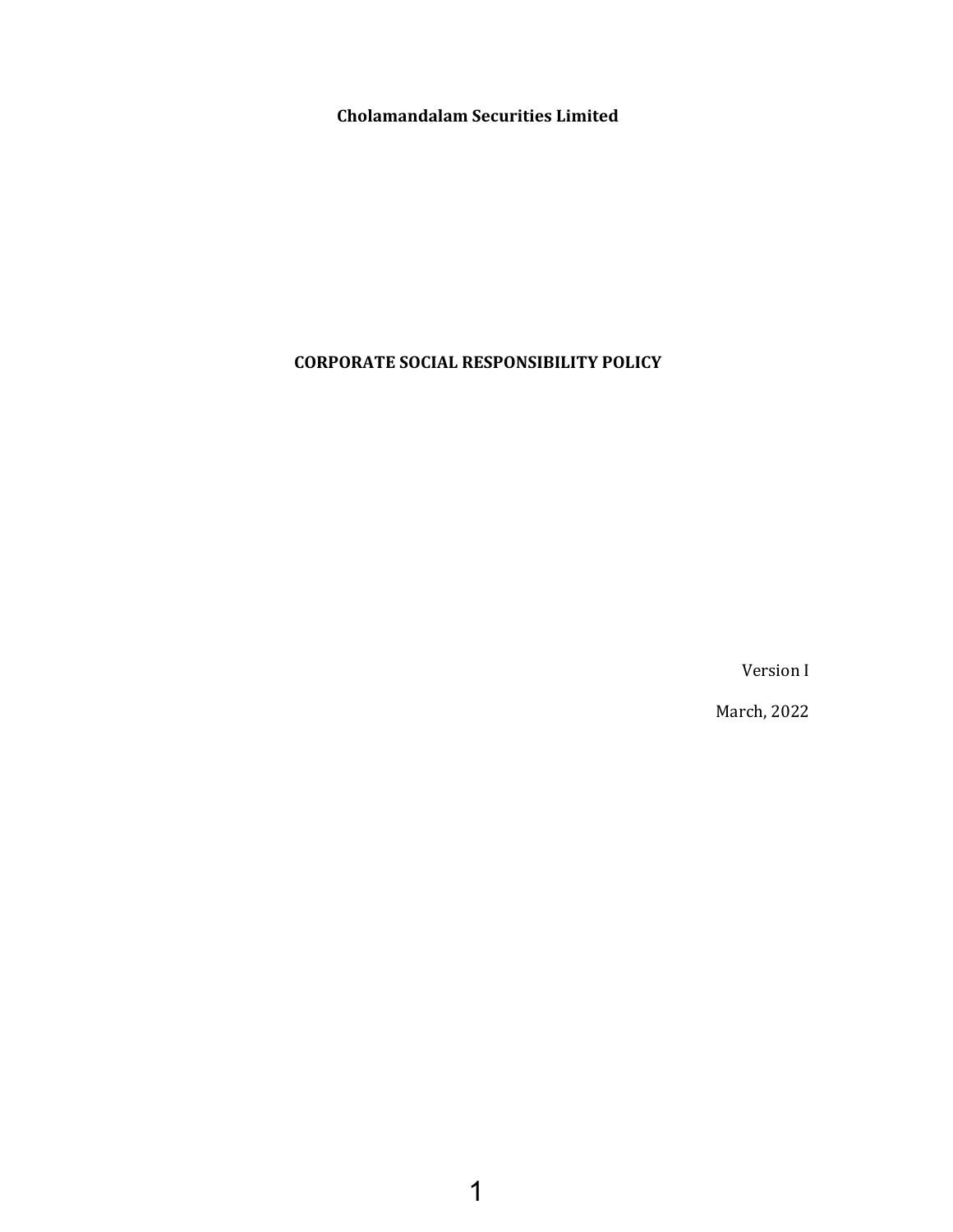# **Preamble**

The Murugappa Group is known for its tradition of philanthropy and community service. The Group's philosophy is to reach out to the community by establishing serviceoriented philanthropic institutions in the field of education and healthcare as the core focus areas.

## **Corporate Social Responsibility Purpose Statement**

The Company shall seek to positively impact the lives of the disadvantaged by supporting and engaging in activities that aim to improve their wellbeing.

The Company is committed to identifying and supporting programmes aimed at:

- Empowerment of the disadvantaged sections of the society through education, access to and awareness about financial services and the like;
- Provision of access to basic necessities like healthcare, drinking water & sanitation and the like to underprivileged;
- Work towards eradicating hunger and poverty, through livelihood generation and skill development;
- Supporting environmental and ecological balance through afforestation, soil conservation, rain water harvesting, conservation of flora & fauna, and similar programme;
- Promotion of sports through training of sportspersons;
- Undertake rural development projects;

Any other programme that falls under CSR Policy and which are aimed at the empowerment of disadvantaged sections of the society.

### **Scope**

This policy will apply to all projects/programmes undertaken as part of the Company's Corporate Social Responsibility and will be developed, reviewed and updated periodically. The policy will maintain, at all times, compliance and alignment with the activities listed in Schedule VII and Section 135 of the Companies Act 2013 and the Rules framed thereunder.

### **Governance**

The Board of Directors to formulate and approve the CSR policy, oversight and administer the implementation of policy through implementing partner(s) or via selfimplementation. The Board shall provide guidelines for selection of projects/partner to the respective teams, wherever applicable and ensure that projects/programmes are compliant with regulations and are monitored and reported effectively.

As the Company's CSR activities evolve, the policy may be reviewed and revised by the Board of Directors periodically.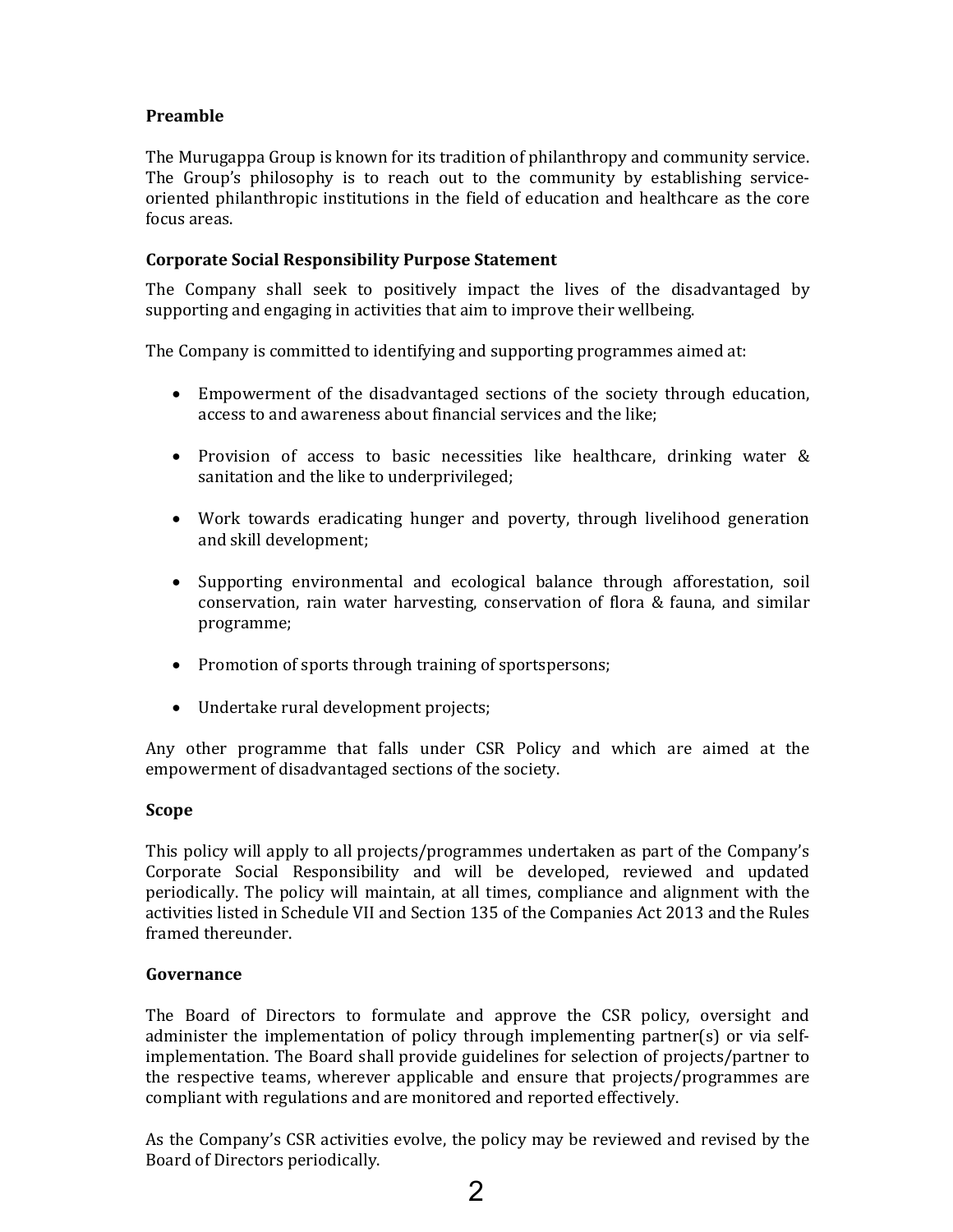## **CSR Spend**

The Board of Directors shall consider and approve the amount of expenditure to be incurred on the CSR activities to be undertaken by the company as specified in Schedule VII of the Companies Act 2013, as amended from time to time.

#### **a) Unspent CSR amount**

Any amount remaining unspent pursuant to any ongoing project shall be transferred within a period of 30 days from the end of the financial year to a special account called the 'Unspent Corporate Social Responsibility Account', and such amount shall be spent by the company in pursuance of its obligation towards the Corporate Social Responsibility Policy within a period of 3 financial years from the date of such transfer, failing which the amount remaining unspent at the end of the 3 financial years in 'Unspent Corporate Social Responsibility Account' shall be transferred to a Fund specified in Schedule VII, within a period of 30 days from the date of completion of the third financial year.

Unspent CSR amount other than the amounts related to ongoing projects shall be transferred to a Fund specified in Schedule VII within a period of 6 months of the expiry of the financial year.

#### Explanation:

*"Ongoing Project" means a multi‐year project undertaken by a Company in fulfilment of its CSR obligation having timelines not exceeding three years excluding the financial year in which it was commenced, and shall include such project that was initially not approved as a multi‐year project but whose duration has been extended beyond one year by the board based on reasonable justification;*

### **b) Surplus arising out of CSR Spend**

Any surplus arising out of CSR activities shall not form part of business profits of the Company. The Surplus amount shall be ploughed back into the same project or shall be transferred to the Unspent Corporate Social Responsibility Account and spent pursuance to this policy and annual action plan (or) transfer such surplus amount to the Fund specified in Schedule VII of the Companies Act 2013 within six months of the expiry of the financial year.

### **c) Excess CSR Spend**

In case the Company spends an amount in excess of the requirement under Section 135 of the Companies Act, 2013, such excess amount may be set off against the future CSR Spend up to immediate succeeding three financial years subject to the conditions prescribed under the Rules

#### **Implementation**

- i. The Company shall undertake CSR project/programmes approved by the Board of Directors in line with the CSR Policy.
- ii. The Company shall implement its CSR programmes/projects by itself or through implementing partner as specified under Rule 4 of the Companies (Corporate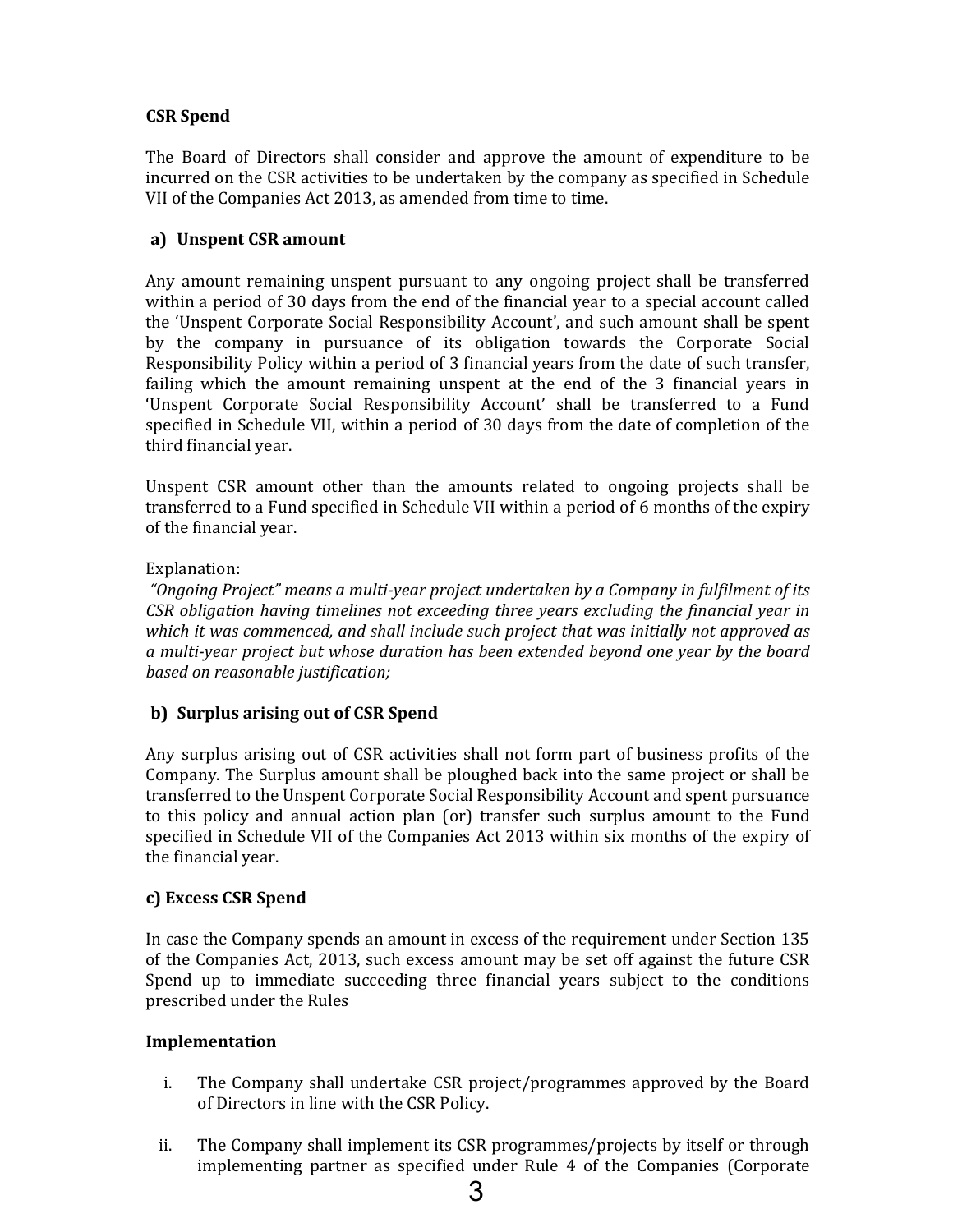Social Responsibility Policy) Rules, 2014 and registered with the Central Government.

- iii. External organisations including international organisations may be engaged for designing, monitoring and evaluation of the CSR projects or programmes as per the CSR policy as well as for capacity building of the Company's own personnel for CSR. The Company may also implement programme in collaboration with other company(ies), if feasible and the Companies are in a position to report separately on such projects or programmes.
- iv. The Company shall formulate criteria and procedure for selection, screening and due diligence of its implementing partners. In case of ongoing projects, the Board shall monitor the implementation with reference to the approved timelines and year-wise allocationand make modifications for implementation of on-going projects.

#### **CSR Programmes / Projects**

The Company would be adopting a focused and a structured approach towards implementing its CSR initiatives. It has identified broad programme areas with focus on quality service delivery and empowerment.

The programme areas are:

- Providing basic health care facilities to economically backward societies across geographical areas,
- Improving access to education,
- Provision of Skill Development/Vocational Training,
- Rural Development,
- Environmental sustainability,
- Promoting Sports, arts & culture,
- Sustainable livelihood

#### **Monitoring of CSR Activities:**

The Board will oversee the implementation and monitoring of all CSR projects/ programmes and periodic reports shall be provided for review to the Board.

The Company will institute a well-defined, transparent monitoring and review mechanism to ensure that each CSR project/programme has:

- 1. Clear objectives developed out of the societal needs that may be determined through need assessment studies and research (secondary or primary);
	- 4